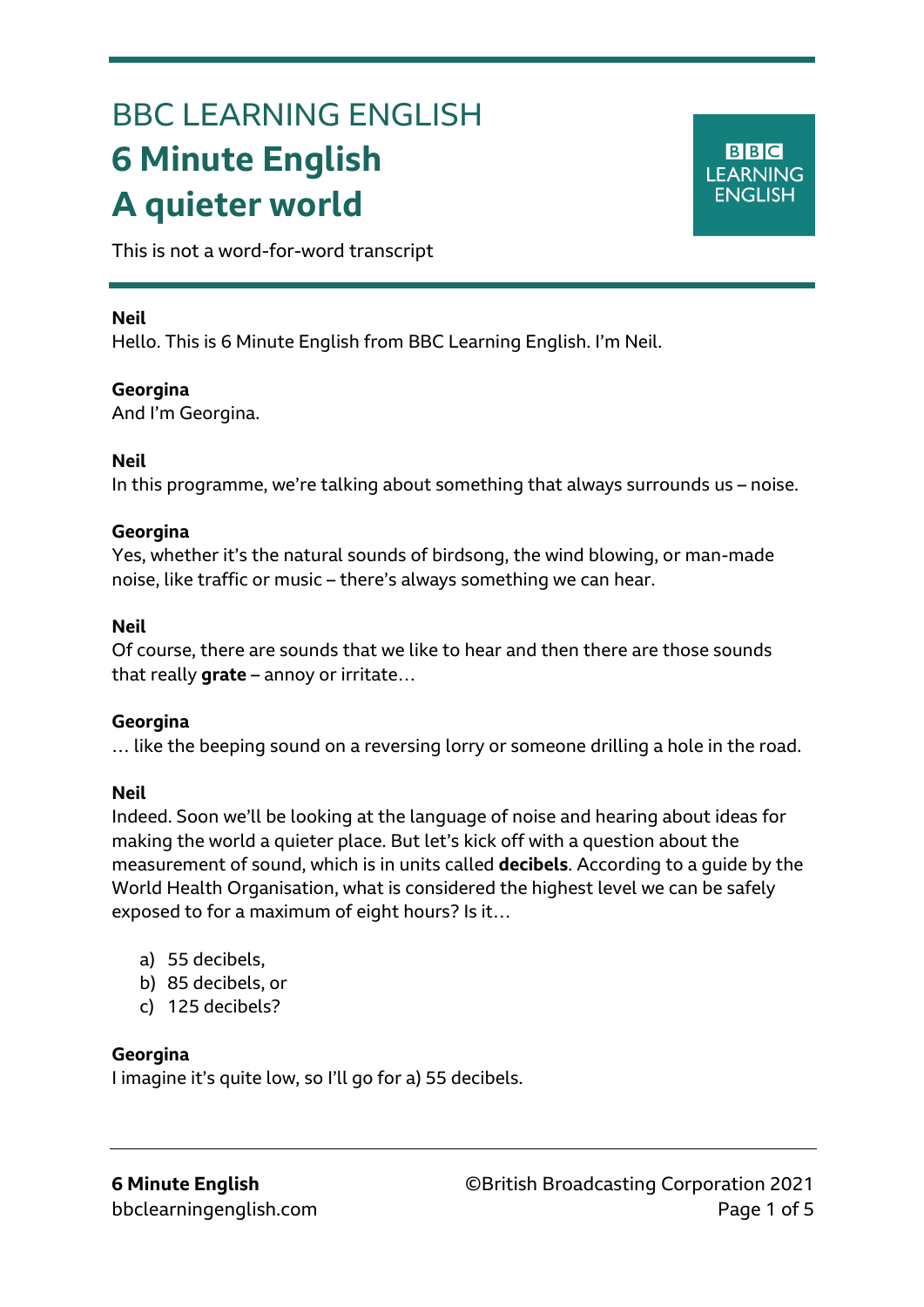# **Neil**

Well, as always, I'll reveal the correct answer later. Now, let's sound out what people know about sound, starting with Julian Treasure, the founder of The Sound Agency. He spoke to the BBC World Service programme, People Fixing the World.

## **Georgina**

He discussed why noise is a form of pollution. And it's bad for our health, but we don't always realise…

# **Julian Treasure, Founder, The Sound Agency**

Sound has powerful effects on us all the time, even though most of the time we're not **conscious** of it because we've kind of got into the habit of **suppressing** our listening. There's so much noise around us in cities that we **get into the habit** of ignoring it. Now that's not a great thing when the noise is having a bad effect on us.

## **Neil**

Julian makes a good point – that sounds affect us all the time, even when we don't realise. We're not **conscious** of it – so we're not aware of it, but it is there. It may be irritating us, but we don't stop to think what it is that's annoying us.

# **Georgina**

As Julian also said, we **get into the habit of** ignoring sounds. When you **get into the habit of** something, you start doing something regularly without even thinking about it.

## **Neil**

And another habit we get into is **suppressing** our listening – so, preventing or stopping ourselves from hearing the noises. But experts have found this isn't good for us. That noise in the background can lead to stress and mental health issues.

## **Georgina**

Yes, we all need some peace and quiet. Of course, there are many techniques for reducing and absorbing noise. For example, trees are grown by motorways to absorb the traffic noise. At a large rock concert, acoustic screens are put up to stop the sound being heard too far away.

## **Neil**

All sound ideas – I mean good ideas. But let's head to the world's noisiest city – Mumbai in India - where **honking** car horns are a big problem.

## **Georgina**

I love the sound of that word **honk** – a short, loud sound – but I don't like the actual noise. The People Fixing the World programme discussed this problem and met a woman who's been working for years to try and reduce noise levels and create quiet zones.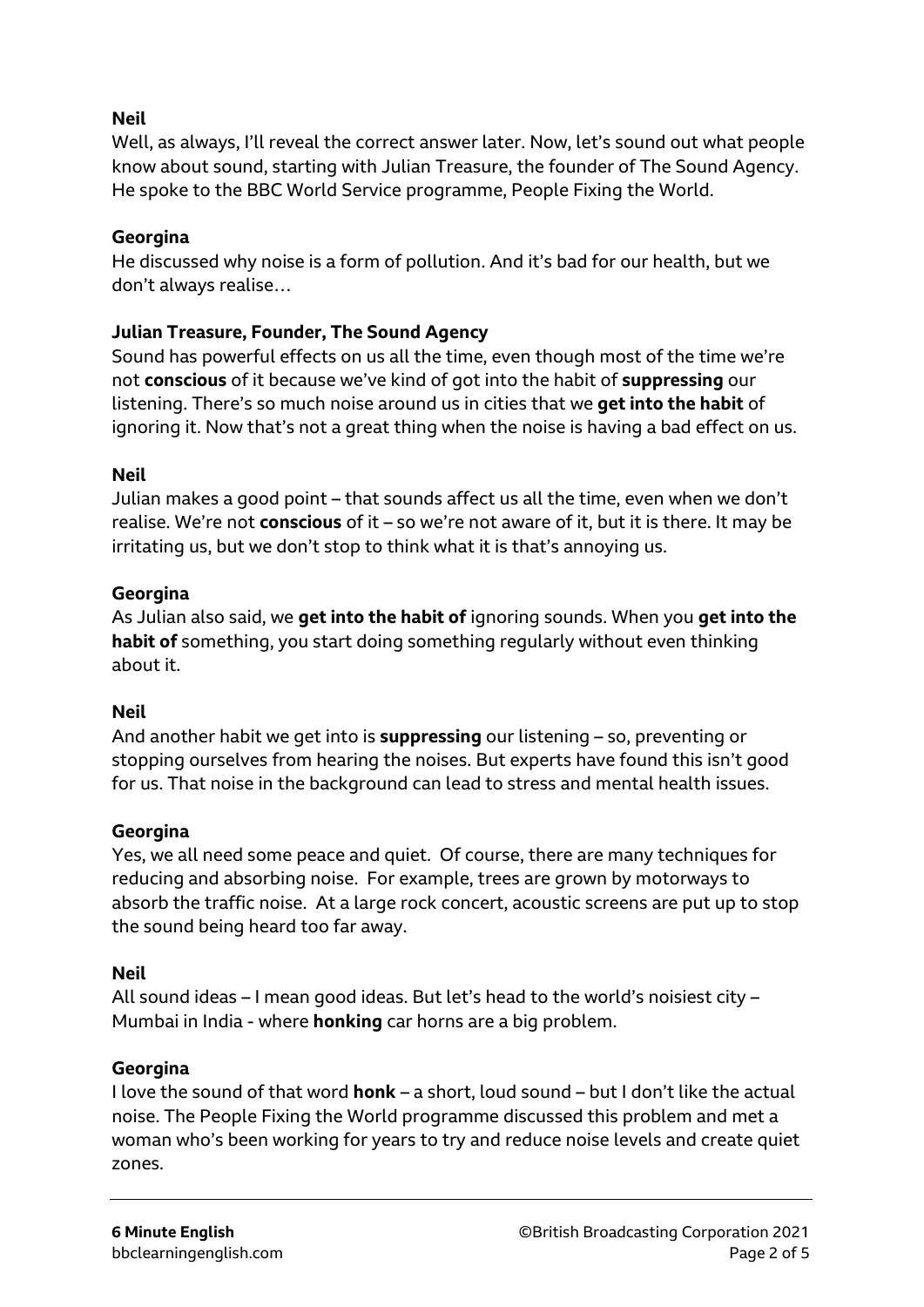## **Neil**

She's Sumaira Abdul Ali from the Awaaz Foundation, and she explained why honking horns was a hard thing to control…

# **Sumaira Abdul Ali, the Awaaz Foundation**

**Honking** and noise in general in India is a medium of expression, of sadness, of happiness, of every kind. This is what I was told when I started working, that these are all Western ideas to want to control noise – Indians love noise! And it's about the noise, it's about the colour, it's about the laughter and happiness, we don't want to be like the West – you know, those kind of dull, boring people, who don't **express themselves** the way we do!

# **Georgina**

I like how honking a horn isn't just for road safety – it's almost another language. People **express themselves** – or show how they feel – by sounding their car horn. To control this noise – to be quieter - is considered a Western idea.

# **Neil**

But Sumaira is trying to change drivers' behaviour, and after much effort, even got the police to run a campaign. If noise levels at traffic lights went over 85 decibels, the lights would remain on red for longer!

# **Georgina**

Sounds like a good idea! There's much more about this on the BBC's Fixing the World webpage. So, Neil you just mentioned 85 decibels. Is that the answer to the question you asked earlier?

# **Neil**

Earlier I asked, according to a guide by the World Health Organisation, what is considered the highest level we can be safely exposed to for a maximum of eight hours?

## **Georgina**

I said 55 decibels.

# **Neil**

Ah Well, it is actually 85 decibels, Georgina. Bad luck. The permissible time for safe listening decreases as sound levels increase. So, for example, a sound as high as 100 decibels – the level produced by a subway train – can be safely listened to for only 15 minutes each day.

## **Georgina**

Well, that's good to know. Now, let's recap on some of the vocabulary we've been discussing, starting with **grate** – spelt G-R-A-T-E – it means annoy or irritate.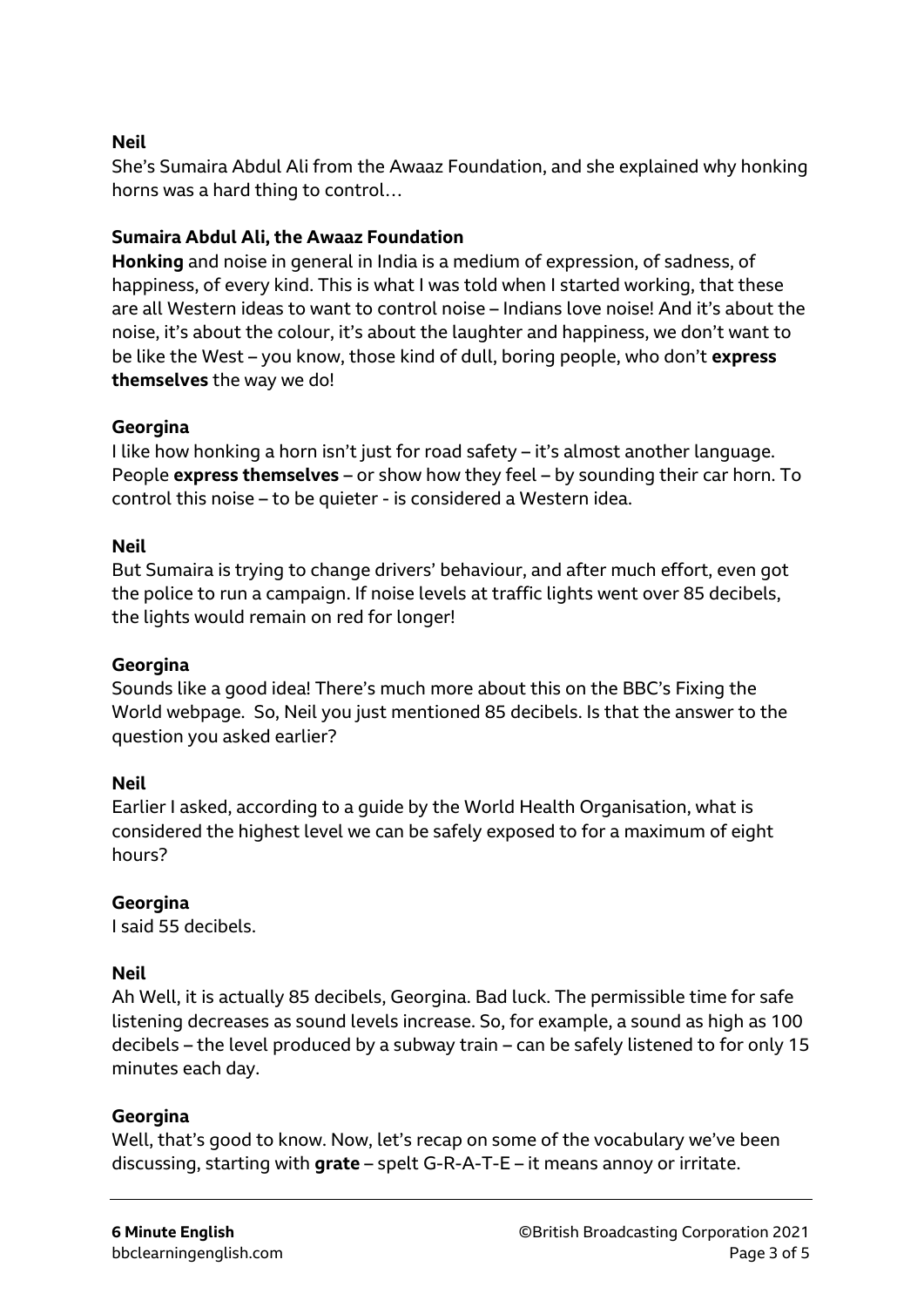# **Neil**

When we are **conscious** of something, we are aware of it. And when we **get into the habit of** something, we start doing something regularly, often without even thinking about it.

## **Georgina**

**Suppressing** describes preventing, stopping or reducing something.

# **Neil**

**Honk** is the short, loud sound a car horn makes. Like this – honk.

# **Georgina**

I can hear you coming, Neil! Finally, to **express yourself**, means to show how you feel.

## **Neil**

Well, I must express my sadness because we're out of time now. But there are lots more 6 Minute English programmes to enjoy on our website at bbclearningenglish.com.

# **Georgina**

We also have an app that you can download for free from the app stores and where you can download this programme. And of course, we are all over social media.

# **Neil**

Thanks for listening and goodbye.

## **Georgina**

Goodbye.